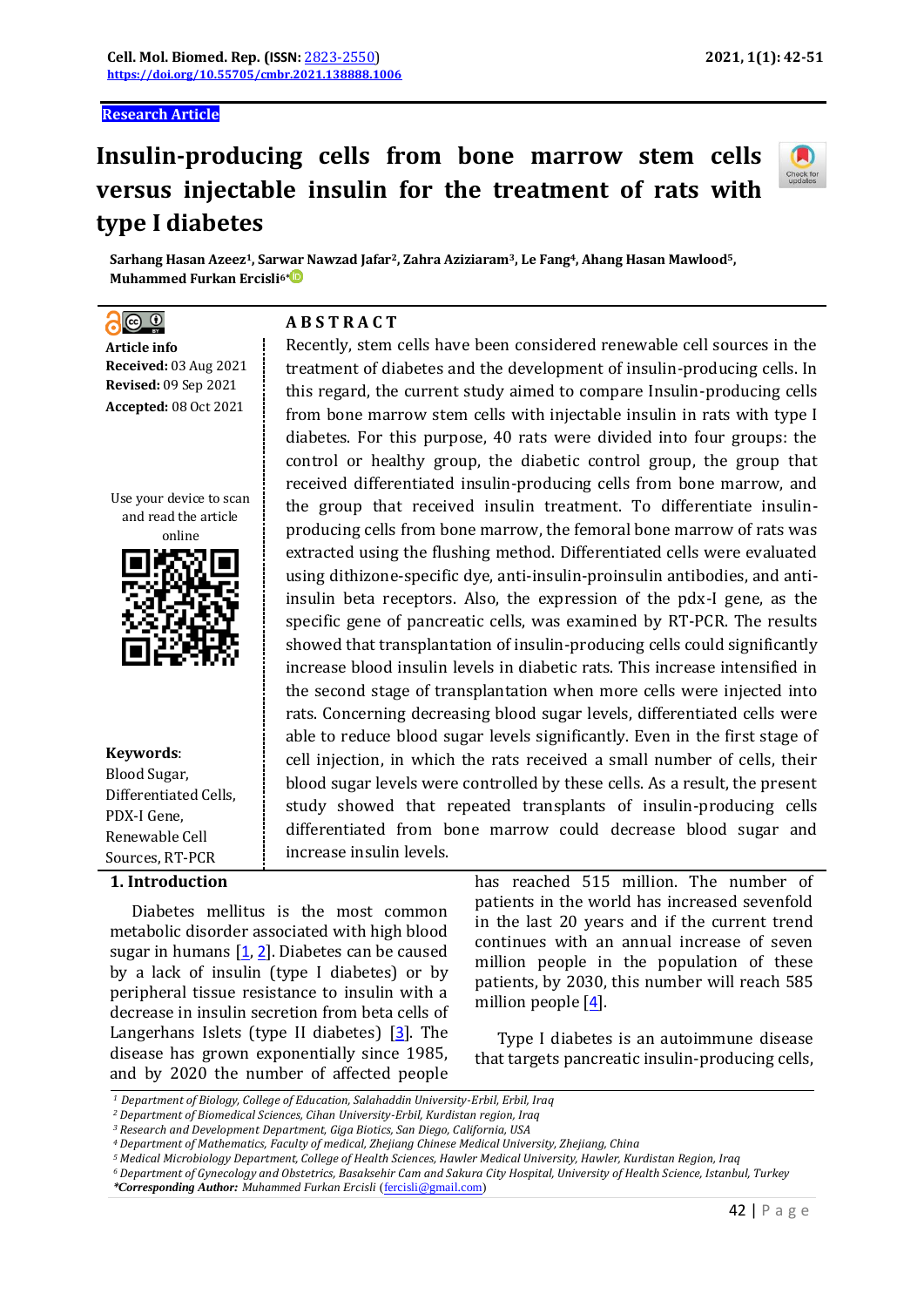resulting in the activation of specific T lymphocytes against beta cells [[5](#page-6-4)]. This process is mainly caused by CD4+ cells, which act on type I helper T cells, as well as proinflammatory cytokines such as interferon-gamma (IFNγ), interleukin-2 (IL-2), and tumor necrosis factor-alpha (TNF $\alpha$ ) [[6](#page-6-5)]. It is well known that insulin therapy with exogenous insulin cannot return variable blood glucose levels to normal, accurately and severely  $[7]$  $[7]$  $[7]$ . In patients with type I diabetes, treatment with exogenous insulin is a standard and effective treatment, but with careful control of blood sugar levels and in patients with high capacity, secondary diseases such as kidney failure, retinopathy and diabetic foot are common after years of treatment [[8](#page-7-0)].

Langerhans islet cell transplantation is a potential treatment for type I diabetes [[9](#page-7-1)]. But this therapeutic approach is limited by the lack of suitable tissue donors for transplantation  $[10]$  $[10]$  $[10]$ . An alternative to transplantation is to implant a renewable source of insulin-producing cells [[11](#page-7-3)]. In the initial trials and early stages of clinical trials, pancreatic islet transplants require repeated use of immunosuppressive drugs  $[12]$  $[12]$  $[12]$ . The use of these drugs predisposes the patient to a variety of diseases, especially infectious diseases [[13](#page-7-5)]. Recent advances in genetic and immunological screening to identify prediabetic patients have created the opportunity to prevent or delay the progression of the disease before diagnosis [[14](#page-7-6)]. Mesenchymal stem cells, in addition to their extensive ability to proliferate and differentiate into different types of mesoderm tissue, also can suppress certain subtypes of immune cells such as memoryless T cells, B cells, dendritic cells, and natural killer cells [[15](#page-7-7)]. Mesenchymal stem cells can also reduce the production of inflammatory cytokines [[16](#page-7-8)].

Recent studies in laboratory and animal models have shown that mesenchymal stem cells play an effective role in regulating immunity in autoimmune diseases such as rheumatoid arthritis, systemic lupus erythematosus, and encephalitis [[17](#page-7-9), [18](#page-7-10)]. Recently, many researchers have become interested in adult stem cells because they can transform into many tissues and there is no

moral concern about using them [[19](#page-7-11), [20](#page-7-12)]. Various studies have shown that insulinproducing cells can be made from stem cells isolated from bone marrow, fetal umbilical cord, fresh or frozen cord blood, and adipose tissue [[21-23](#page-7-13)].

Bone marrow-derived mesenchymal stem cells not only inhibit T cell proliferation but also inhibit the antigen-specific response in T21 cells without exposure and memory to identify the peptide in the mouse model [[24](#page-7-14)]. Isolation of mesenchymal stem cells from bone marrow has been performed in many studies. Stable expression of the PDX1 gene is a key factor in the expression of beta cell genes and pancreatic evolution [[25](#page-8-0)]. This genetic factor in cultured human embryonic cells can activate a phenotype similar to differentiated beta cells. Although no side effects have been reported in the treatment of mesenchymal stem cells, their long-term effects on immunogenicity and tumorigenesis need further investigation [[24](#page-7-14)].

The study aimed to evaluate the therapeutic effect of bone marrow mesenchymal stem cell transplantation in the treatment of type I diabetes.

# **2. Materials and methods**

#### **2.1 Statistical population**

The statistical population of the present study consists of 40laboratory rats, which were divided into 4 groups of 10. The first group was the control group, the second group became diabetic by intraperitoneal injection of streptozotocin, the third group became diabetic and received bone marrow stem cells through injection, and the fourth group became diabetic and was injected with insulin.

#### **2.2 Bone marrow preparation and Culture**

Bone marrow stem cells were extracted from the femur of 40 rats by the flushing method. After isolation of bone marrow stem cells, these cells were cultured in a medium containing DMEM (Gibco, USA), 15% FBS (Sigma-Aldrich, USA), 1% non-essential amino acids (Sigma-Aldrich, USA), and penicillin/streptomycin 1% (Sigma-Aldrich, USA). After the cells filled the bottom of the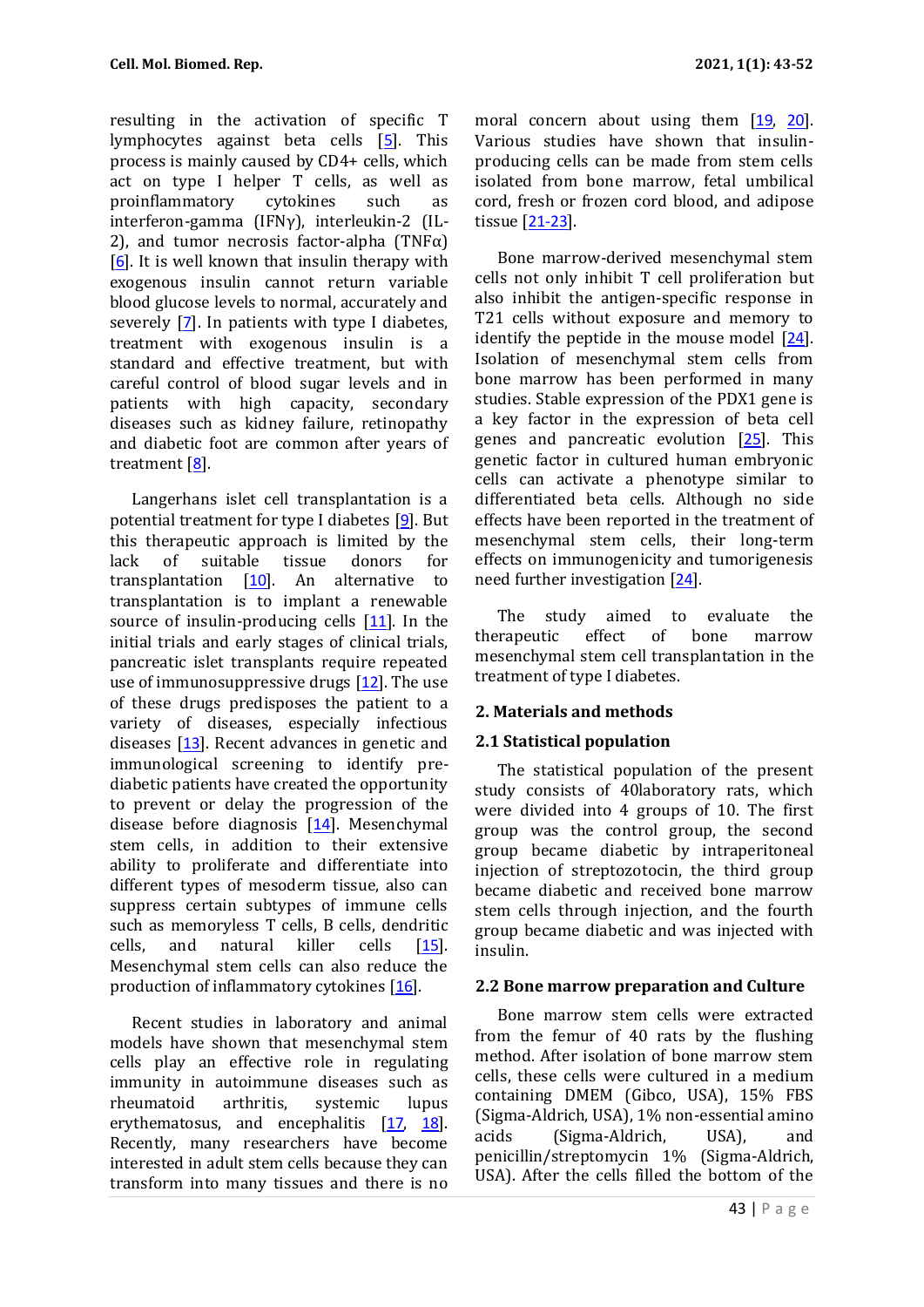plate, the plates were washed with PBS and the cells were separated using Trypsin-EDTA (Sigma-Aldrich, USA), and finally, the cells were transferred to culture flasks by centrifugation and discarding the supernatant. The culture medium was replaced every two days with LG-DMEM containing 15% FBS serum. Cells were cultured on days 10-14 using 25% trypsin and 0.5mM ethylenediamine tetraacetic acid (EDTA) (Sigma-Aldrich, USA). The resulting cell pellet with LG-DMEM medium containing 15% FBS serum was transferred to new flasks or hexahedral plates containing sterile lamellas and incubated at  $37^{\circ}$ C and  $5\%$  CO<sub>2</sub> pressure[[26](#page-8-1)].

## **2.3 Differentiation of bone marrow stem cells into insulin-expressing cells**

To differentiate bone marrow mesenchymal stem cells, second culture cells were cultured in a single layer with LG-DMEM medium, 3% FBS serum and 1% antibiotics in an incubator. After reaching the appropriate cell density, the cells were added to the culture medium of pancreatic extract for six to ten days and the medium containing the extract was changed every two days. Serumfree DMEM/F<sup>12</sup> medium was used for differentiation by positive Nestin cell selection method. DMEM/F<sub>12</sub> culture medium containing ITSFn was first added to the cells to isolate positive cells with positive Nestin precursor. At this stage, Nestin cells remained positive and the rest were removed. Then, in order to stimulate cell proliferation, additives such as  $N_2$  (Gibco, USA),  $B_{27}$  (Gibco, USA), fibroblast growth factor type b and epidermal growth factor were added to the culture medium. Finally, the pancreatic extract was added to induce differentiation [[27](#page-8-2)].

Dithizone staining was used for the morphological examination of differentiated cells. 50mg of dithizone (Merck, Germany) in 5ml of dimethyl sulfoxide was stored as a stock solution at -20°C. When dithizone with a final concentration of 10μM was added to the cells and incubated in the incubator for 15 minutes. The cells that turned red as a result of this staining were insulin-producing.

After washing with Hank's balanced salt solution (HBSS) and adding the differentiated

culture medium, the cells were returned to the incubator, and a neobar slide was used to count the differentiated and undifferentiated cells, and the count was repeated five times for each sample. The stained cells were trypsinized and then centrifuged using a neobar slide and a light microscope for counting. The numbers were analyzed using the Chi-square test and the results were presented. The Immunofluorescence method was used to detect the presence of beta-cell markers in differentiated cells. After washing twice with PBS, the differentiated cells were immobilized with 4% paraformaldehyde for 20 minutes. The permeability was increased with Triton 3% X-100 and normal goat serum 10% for 30 minutes in the incubator. Then, they rinsed with PBS twice for 5 minutes each time. The cells were then incubated with the primary anti-insulin-proinsulin antibody (Sigma-Aldrich, USA) or the primary antiinsulin beta-receptor antibody (Sigma-Aldrich, USA) for two hours. Anti-mouse IgG antibody bound to fluorescence isothiocyanate (FITC) (Sigma-Aldrich, USA) produced in goats was used as a secondary antibody. The samples were then glued with 70% glycerol (Acros Organics, USA), insulated with nail polish, and examined under a fluorescence microscope.

# **2.4 Insulin-producing cell gene expression**

RT-PCR was used to study the expression of a specific gene of insulin-producing cells, pdx-I [[28](#page-8-3)]. First, all cell RNAs were extracted using an RNA extraction kit (Qiagen, Germany). One microgram of the extracted RNA was reverse transcribed using the Revert AidTM H-Minus First Strand cDNA synthesis kit (Fermentase, USA) and Random hexamer primer and Oligo primer (Fermentase, USA). RNA was also extracted from the negative control sample. The generated cDNA was then used as a template for PCR. The sequence of primers required in this study is shown in Table 1. The PCR product was transferred to 1% agarose gel and stained with ethidium bromide. In order to ensure the accuracy of the extracted RNA and also the correctness of the steps, the Housekeeping GAPDH gene was used as an internal control.

**Table 1.** Primer sequence of studied genes in Real-Time PCR analysis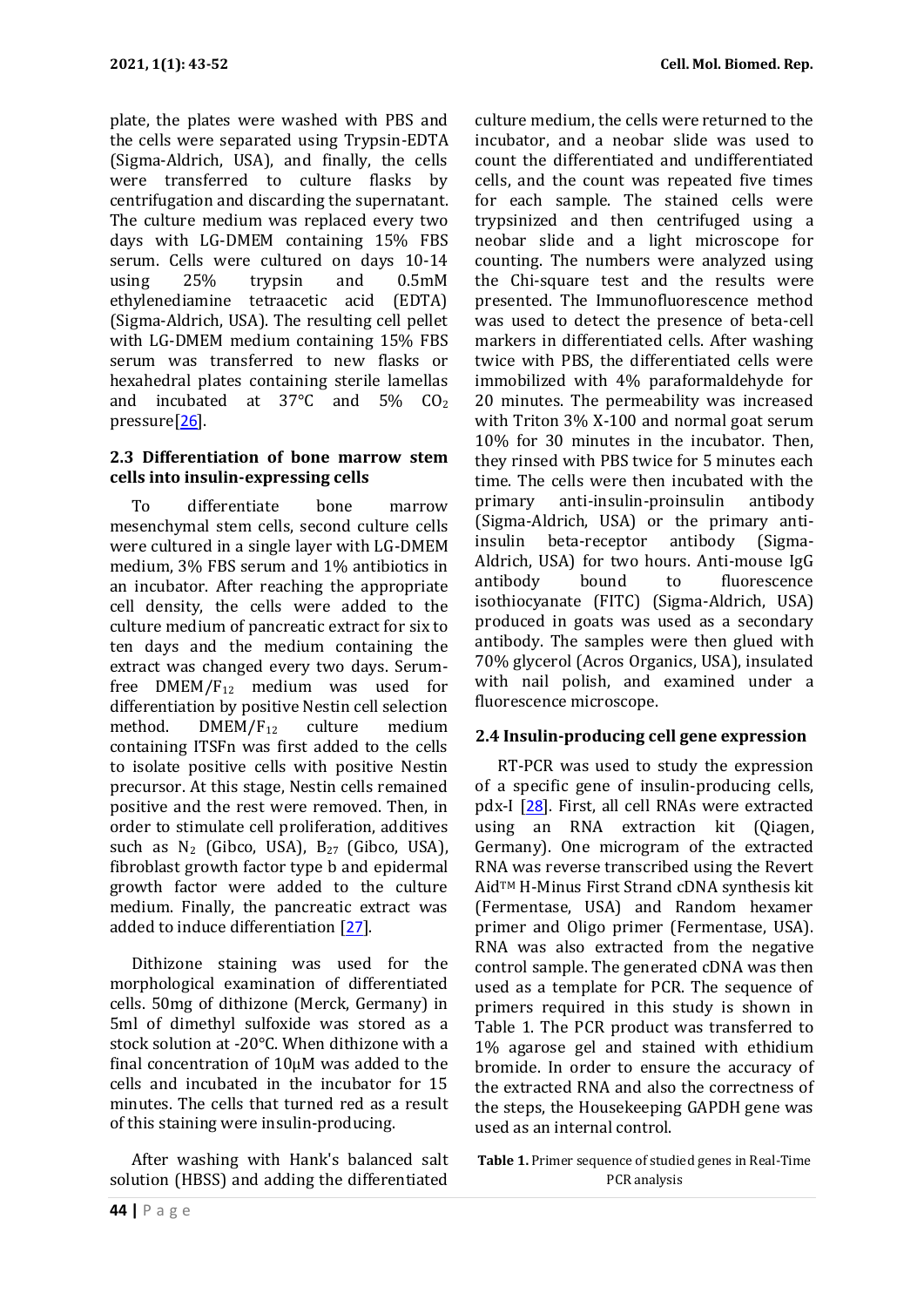| Gene  |   | Sequence(F/R)               |
|-------|---|-----------------------------|
| pdx-I |   | 5'-CCTTCCCGTGGATGAAATCC-3'  |
|       |   | 5'-GTCAAGTTCAACATCACTGCC-3' |
| GAPDH | F | 5'-GTTTCCACCTCCTCACCCACA-3' |
|       |   | 5'-GATGTCGTTGTCCCACCACCT-3' |

#### **2.5 Treatment of studied rats**

Mesenchymal stem cells were injected with a specified number of cells per rat in 500μl of culture medium via a tail vein into an anesthetized animal [[29](#page-8-4)]. In the first step, 83,000 cells per rat in 500μl of serum-free culture medium were transplanted through the tail vein. At this stage of the study, several rats were excluded from the study due to mortality. In the second step, 250,000 cells were transplanted per tail with a serum-free culture medium via tail vein. In the fourth group of rats, instead of cells, insulin was injected into each rat.

Blood glucose levels of animals before and after transplantation were measured weekly and between 8-9 am by a glucometer (Exicheck). The level of insulin produced was also monitored by measuring the level of blood insulin by ELISA with a Mercodia kit made in Sweden.

#### **2.6 Statistical analysis**

The obtained results were analyzed by SPSS 23 software and descriptive statistics, ttest and analysis of variance. All experiments were repeated three times. The significance level (*P*≤0.05) was considered.

#### **3. Results**

#### **3.1 Differentiation of bone marrow stem cells into insulin-expressing cells**

Bone marrow mesenchymal stem cells were obtained from adult male rats. These cells had the property of adhering to plastic containers and the ability to form colonies *in vitro*. At the beginning of extraction, these cells were spherical and after a week, they became spindle-shaped and elongated. The appearance of these cells is similar to fibroblast cells. The difference is that fibroblast cells are not able to tolerate successive passages and are not able to differentiate into different cell lineages.

Insulin-producing cells derived from bone marrow mesenchymal stem cells were reddened using dithizone staining. There were also a small number of red cells in the negative control group, indicating spontaneous differentiation of some cells into pancreatic beta cells. In vitro, these cells were able to differentiate spontaneously into insulin-producing cells. But the number of red cells in the treatment group  $(81.3\pm6.9)$  was significantly higher than the control group (14.7±7.3) (*P*≤0.05). In the immunofluorescence method, in order to study the expression of specific factors of insulin-producing cells, anti-insulin-proinsulin primary antibodies and insulin-beta receptor anti-receptor antibodies were used separately. Insulin-producing cells were able to express insulin-pro-insulin protein and insulin beta receptors.

#### **3.2 Insulin-producing cell gene expression**

To study the expression of pdx-I gene, RNA of differentiated cells, undifferentiated cells (as a negative control sample), and pancreatic tissue (as a positive control sample) were extracted and converted to cDNA. Then, the PCR product was applied on an agarose gel. The results showed that differentiated cells could induce pdx-I gene expression. No expression was observed for pdx-I gene expression in mesenchymal stem cells (Fig. 1).



**Fig. 1.** Expression of pdx-I gene in differentiated cells by RT-PCR method; D.C= Differentiated Cells, Ctr+= Pancreatic Tissue, Ctr-= Undifferentiated Cells

#### **3.3 Evaluation of insulin and blood sugar levels in the experimental groups**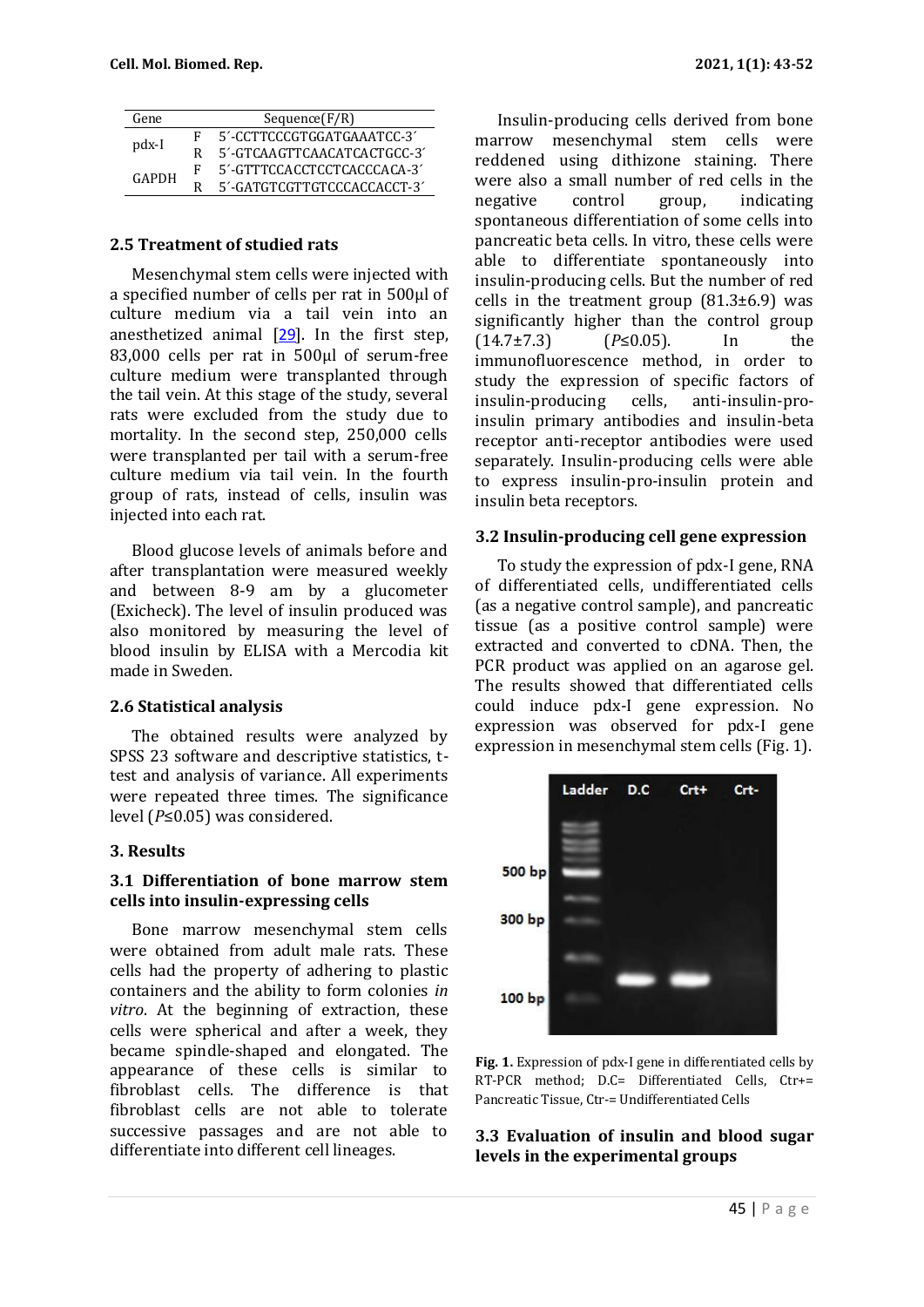Figure 2 shows the mean insulin one week after the first stage of transplantation on the studied groups, which there was a significant difference between them (*P*<0.001). Although there was a significant difference between the third and fourth groups, the results showed that cell transplantation was able to increase blood insulin levels in diabetic rats more than the control group (healthy rats) (*P*<0.05).



**Fig. 2.** Mean serum insulin level after one week from the first stage of stem cell use in the study groups; First group: control group, Second group: diabetic rats, Third group: diabetic and received bone marrow stem cells rats through injection, Fourth group: diabetic and injected with insulin rats

Figure 3 shows the mean insulin one week after the second stage of transplantation in the study groups. The results showed that with increasing the number of transplanted cells, the level of insulin in the third group increased as much as the fourth group, that received direct insulin injection, and there was no significant difference between the groups 3 and 4, but there was a very significant difference between groups 3 and 4 with groups 1 and 2 (*P*<0.001).



**Fig. 3.** Mean serum insulin level after one week from the second stage of stem cell use in the study groups; First group: control group, Second group: diabetic rats, Third group: diabetic and received bone marrow stem cells rats through injection, Fourth group: diabetic and injected with insulin rats

Figure 4 shows the mean blood sugar in different groups before and one week after the first stage of cell transplantation. In the insulin group, the mean blood glucose before injection was 901 mg/dl and after injection was 325 mg/dl, which was a significant difference. This mean was also seen in the cell recipient group, with mean blood sugar averaging 821 mg/dl before transplantation and 463 mg/dl after transplantation. By comparing the mean changes between groups, there was a decrease in mean blood glucose of 576 units in the insulin group and a decrease in mean of 358 units in the cell recipient group versus increasing changes in the diabetic group. The results showed a significant difference between all groups.



**Fig. 4.** Mean blood sugar level after one week from the first stage of stem cell use in the study groups; First group: control group, Second group: diabetic rats, Third group: diabetic and received bone marrow stem cells rats through injection, Fourth group: diabetic and injected with insulin rats

Figure 5 shows the mean blood sugar, in the different study groups, before and one week after the second stage of cell transplantation. The mean blood glucose of the insulin group was 311 mg/dl before transplantation and 298 mg/dl after injection, which was not a significant difference. But there was a significant difference in the group that received the cells, with an average of 450 mg/dl before transplantation and 320 mg/dl after transplantation. Comparing the mean changes between groups, the decrease in mean blood glucose of 87 units in the insulin group and the decrease in changes of 130 units in the cell group, it can be concluded that cell transplantation was able to reduce blood sugar levels well.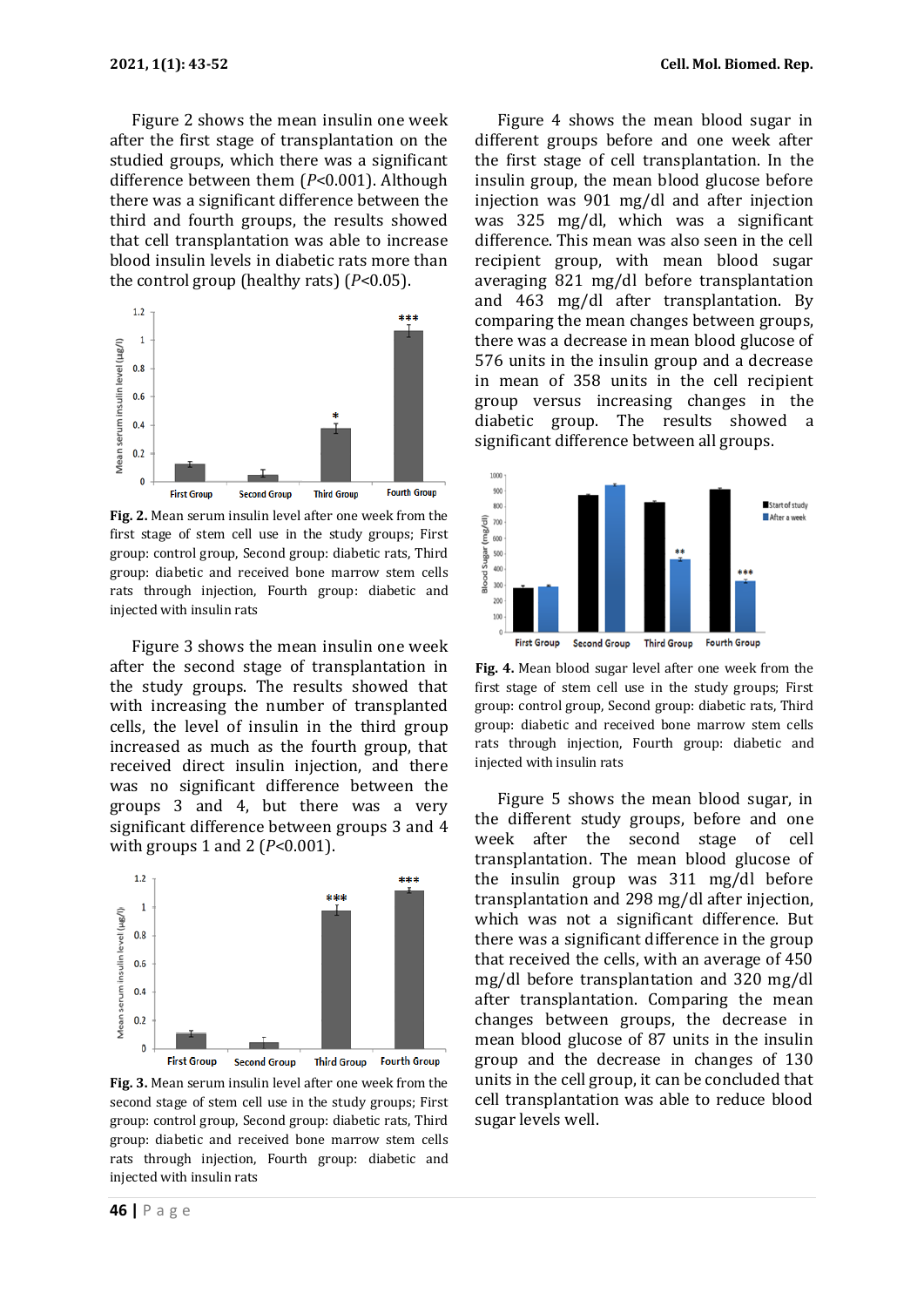

**Fig. 5.** Mean blood sugar level after one week from the second stage of stem cell use in the study groups; First group: control group, Second group: diabetic rats, Third group: diabetic and received bone marrow stem cells rats through injection, Fourth group: diabetic and injected with insulin rats

#### **4. Discussion**

Type I diabetes results from the destruction of beta cells by killer cells derived from T lymphocytes. However, there is no definitive treatment for this disease, and insulin injections or oral medications are common to treat diabetes [[30](#page-8-5)]. Therefore, in this study, we tried to evaluate the effect of insulin-producing cells derived from bone marrow stem cells on the treatment of rats with type I diabetes. For this purpose, stem cells prepared from bone marrow were first differentiated into insulin-producing cells. The expression of the pdx-I gene was used to evaluate differentiated cells.

The pdx-I is one of the major genes in pancreatic formation [[31](#page-8-6)]. In the current study, RT-PCR showed that the pdx-I gene transcript was visible in the differentiated cells. Choi *et al.* [[32](#page-8-7)] showed that bone marrow mesenchymal stem cells treated with rat pancreatic extract could express specific genes for the development of beta cells such as pdx-I, so in this study, the pancreatic extract was used to differentiate.

After ensuring the differentiation of insulin-producing cells, these cells were injected into a group of rats. In the present study, fewer cells were first transplanted for immunomodulatory effects. In the next step, more cells were transplanted in order to create cell differentiation in the living environment. The results showed that transplantation of insulin-producing cells could significantly increase blood insulin levels in diabetic rats. This increase intensified in the second stage of transplantation when more cells were injected into rats. Therefore, insulinproducing cells were able to increase insulin levels to the level of insulin injection and there was no significant difference between them. In relation to decreasing blood sugar levels, differentiated cells were able to significantly reduce blood sugar levels. Even in the first stage of cell injection, in which the rats received a small number of cells, their blood sugar levels were controlled by these cells [[33](#page-8-8), [34](#page-8-9)].

The study conducted by Aali *et al*. [[35](#page-8-10)] was similar to the present results. They also showed that blood sugar decreased after each stage of differentiated cell transplantation. In addition to differentiated cells, they injected undifferentiated stem cells into mice. These undifferentiated cells were also able to cause a significant reduction in blood sugar. This could raise the possibility that undifferentiated cells in the body differentiated into pancreatic cells to reduce the blood sugar of the diabetic model. In another study conducted by Urban *et al.* [[36](#page-8-11)], Their results were different from the results of the present study, and there was no significant difference between the cellreceiving group and the control group in reducing blood sugar levels, which could be due to differences in the number of transplanted cells per case and difference in the type of tested animal. The animal was the mouse and one million cells were used in this study.

A study by Ezquer *et al.* [[37](#page-8-12)] on six mice found that mice that received 500,000 bone marrow-derived mesenchymal stem cells had hyperglycemia controlled and increased insulin production. Also in a study by Li *et al.* [[38](#page-9-0)] in diabetic mice treated with mesenchymal stem cells, they showed that intravenously injected mesenchymal stem cells could prevent the destruction of residual beta cells and differentiate them into insulinproducing cells, and able to reduce blood glucose levels.

#### **5. Conclusion**

Generally, the results of the present study showed that the treatment of type I diabetes using insulin-producing cells derived from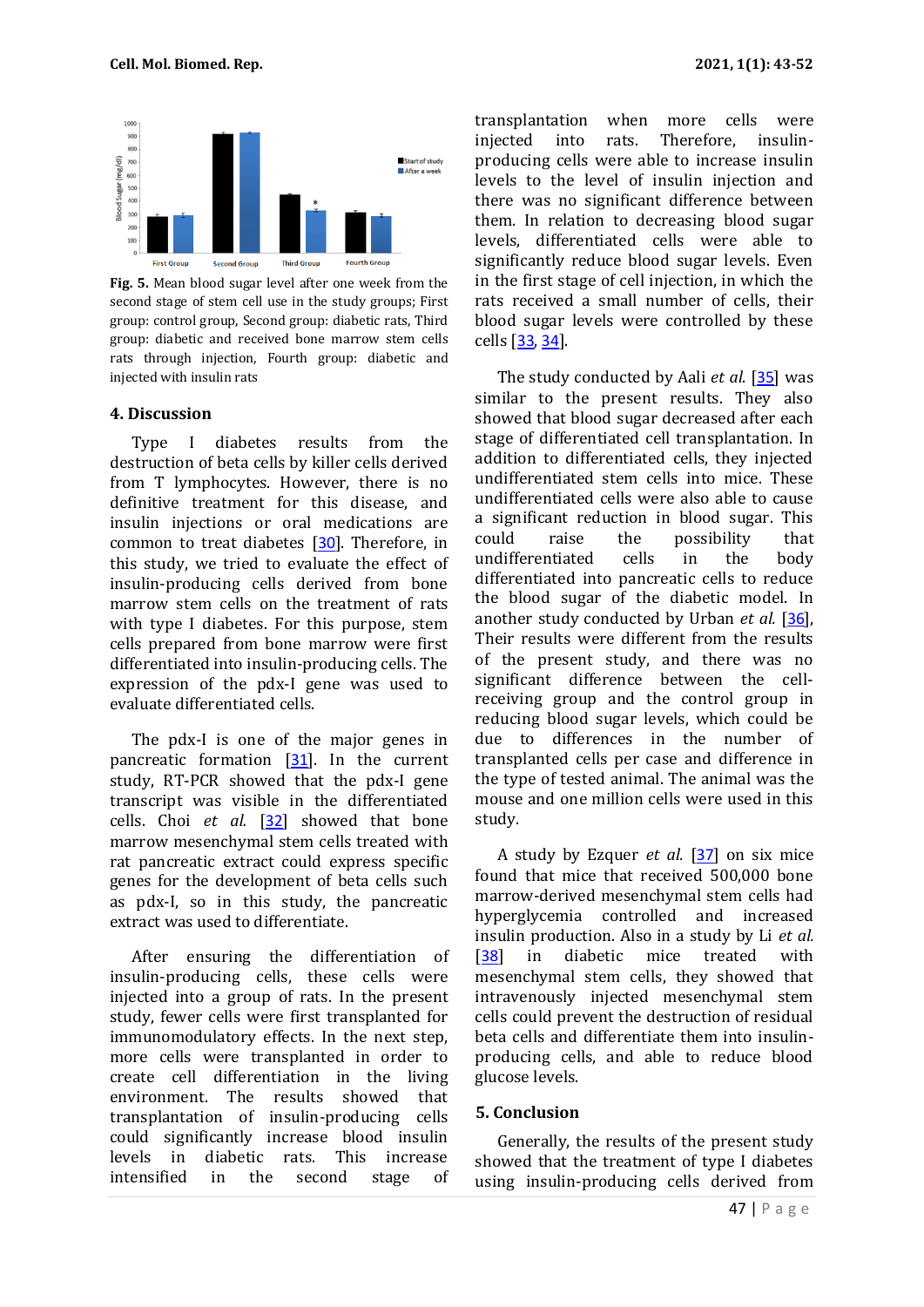bone marrow stem cells has the ability to significantly reduce blood sugar and control hyperglycemia through possible mechanisms such as immune system modulation and differentiation. It has insulin-producing cells, which paves the way for further studies in the future. What can be deduced from the present study is the use of stem cells to treat diabetes. Stem cells are effective in treating diseases such as pancreatic-related diabetes due to their ability to replace defective and damaged cells. In diabetes, due to damage to the pancreas, it is possible to control blood sugar levels by replacing stem cells and treat diabetes. According to the data of this study and the existence of a significant relationship between blood sugar levels of the studied animals in the stem cell recipient group, it is suggested that similar studies be performed on other animals with larger sample sizes to ensure the results. These studies can help effectively treat diabetes and identify more ways to control it. It should be noted that after confirming the results on other animals, this kind of researches could be done on humans, for treating diabetes.

## **Conflict of interest**

None of the authors have any conflict of interest to declare.

# **Consent for publications**

All authors approved the final manuscript for publication.

# **Availability of data and material**

The authors have embedded all data in the manuscript.

# **Authors' contributions**

**S.H.A.** helped to do, helped in data analysis, and article drafting, **S.N.J.** helped for doing and helped in sampling and data collection, **Z.A.** helped in study design, data collection, genetic evaluation, and writing Manuscript, **L.F.** helped in sampling and data collection, and writing Manuscript, **A.H.M.** helped in doing, and **M.F.E.** helped in study design, sampling, data collection, doing, and article drafting.

# **Funding**

This article was achieved based on the material and equipment of the Research and Development Department of Giga Biotics, which the authors thank.

# **Ethics approval and consent to participate**

This study design was approved by ethical code IR.AKMU.AHA.REC.1398.564 in the research unit.

# **References**

- <span id="page-6-0"></span>1. Pal R, Banerjee M (2021) Are people with uncontrolled diabetes mellitus at high risk of reinfections with COVID-19? Primary care diabetes 15(1):18-20
- <span id="page-6-1"></span>2. khajeh h, Bahari A, Rashki A (2021) TCF7L2 Polymorphisms in Type 2 Diabetes, Insight from HRM and ARMS Techniques. Int J Adv Biol Biomed Res 9(3):204-214. doi[:https://doi.org/10.22034/ijabbr.2021.](https://doi.org/10.22034/ijabbr.2021.525681.1351) [525681.1351](https://doi.org/10.22034/ijabbr.2021.525681.1351)
- <span id="page-6-2"></span>3. Suwanwongse K, Shabarek N (2021) Newly diagnosed diabetes mellitus, DKA, and COVID‐19: Causality or coincidence? A report of three cases. Journal of medical virology 93(2):1150-1153
- <span id="page-6-3"></span>4. Oriot P, Hermans MP (2020) Euglycemic diabetic ketoacidosis in a patient with type 1 diabetes and SARS-CoV-2 pneumonia: case report and review of the literature. Acta Clinica Belgica):1-5. doi[:https://doi.org/10.1080/17843286.20](https://doi.org/10.1080/17843286.2020.1780390) [20.1780390](https://doi.org/10.1080/17843286.2020.1780390)
- <span id="page-6-4"></span>5. Barron E, Bakhai C, Kar P, Weaver A, Bradley D, Ismail H, Knighton P, Holman N, Khunti K, Sattar N (2020) Associations of type 1 and type 2 diabetes with COVID-19 related mortality in England: a wholepopulation study. The lancet Diabetes & endocrinology 8(10):813-822. doi[:https://doi.org/10.1016/S2213-](https://doi.org/10.1016/S2213-8587(20)30272-2) [8587\(20\)30272-2](https://doi.org/10.1016/S2213-8587(20)30272-2)
- <span id="page-6-5"></span>6. Cerna M (2020) Epigenetic regulation in etiology of type 1 diabetes mellitus. International Journal of Molecular Sciences 21(1):36. doi[:https://doi.org/10.3390/ijms2101003](https://doi.org/10.3390/ijms21010036) [6](https://doi.org/10.3390/ijms21010036)
- <span id="page-6-6"></span>7. Jerram ST, Leslie RD (2017) The genetic architecture of type 1 diabetes. Genes 8(8):209.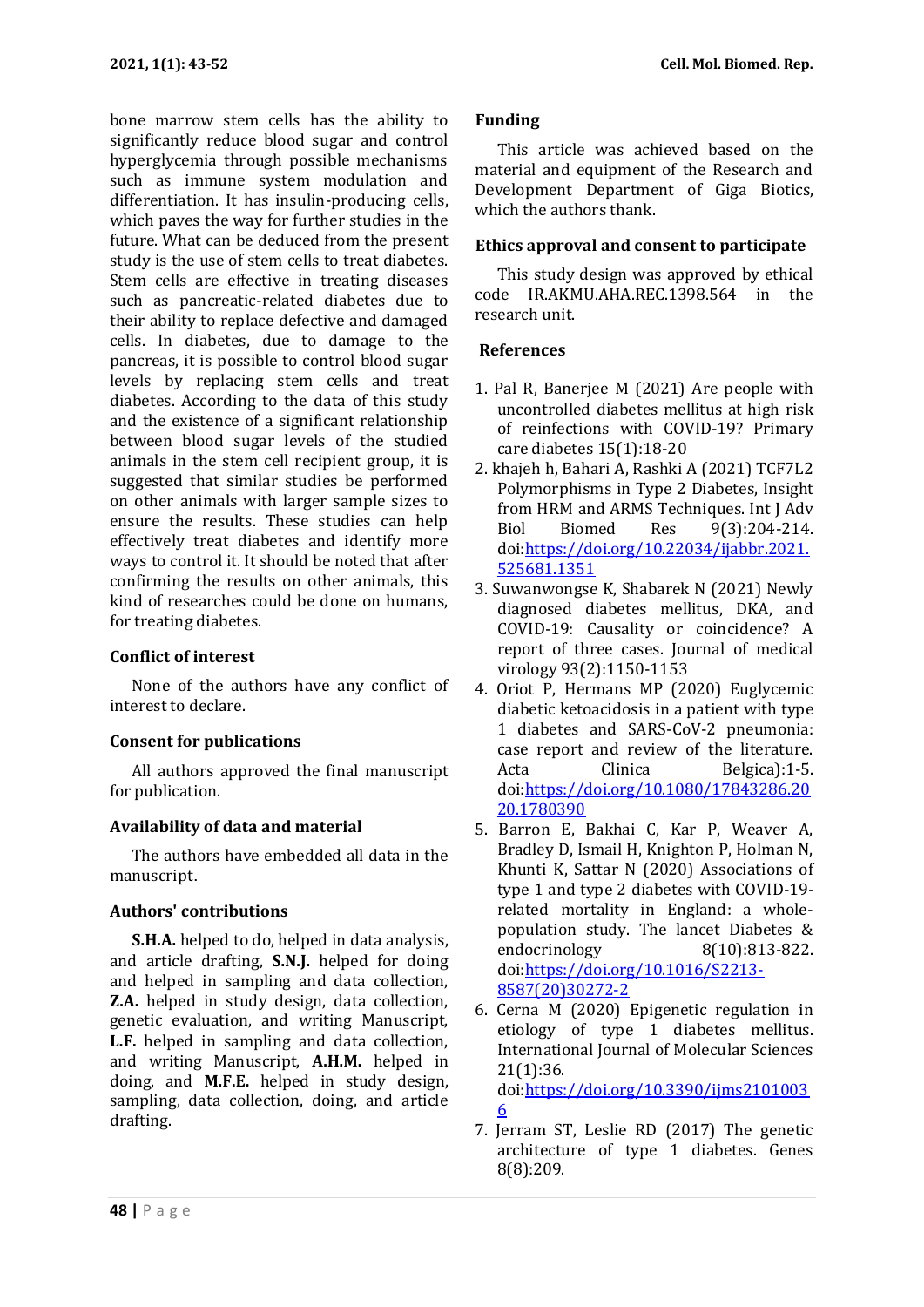doi[:https://doi.org/10.3390/genes808020](https://doi.org/10.3390/genes8080209) [9](https://doi.org/10.3390/genes8080209)

- <span id="page-7-0"></span>8. Group JDRFCGMS (2008) Continuous glucose monitoring and intensive treatment of type 1 diabetes. New England Journal of Medicine 359(14):1464-1476
- <span id="page-7-1"></span>9. Bellofatto K, Moeckli B, Wassmer C-H, Laurent M, Oldani G, Andres A, Berney T, Berishvili E, Toso C, Peloso A (2021) Bioengineered Islet Cell Transplantation. Current Transplantation Reports):1-10
- <span id="page-7-2"></span>10. Johnson PR, Brandhorst D (2021) Pancreas and Islet Cell Transplantation. Pediatric Surgery: General Pediatric Surgery, Tumors, Trauma and Transplantation):407-420
- <span id="page-7-3"></span>11. Migliorini A, Nostro MC, Sneddon JB (2021) Human pluripotent stem cellderived insulin-producing cells: A regenerative medicine perspective. Cell Metabolism 33(4):721-731. doi[:https://doi.org/10.1016/j.cmet.2021.0](https://doi.org/10.1016/j.cmet.2021.03.021) [3.021](https://doi.org/10.1016/j.cmet.2021.03.021)
- <span id="page-7-4"></span>12. Damyar K, Farahmand V, Whaley D, Alexander M, Lakey JR (2021) An overview of current advancements in pancreatic islet transplantation into the omentum. Islets):1-6. doi[:https://doi.org/10.1080/19382014.20](https://doi.org/10.1080/19382014.2021.1954459) [21.1954459](https://doi.org/10.1080/19382014.2021.1954459)
- <span id="page-7-5"></span>13. Lanzoni G, Ricordi C (2021) Transplantation of stem cell-derived pancreatic islet cells. Nature Reviews Endocrinology 17(1):7-8. doi[:https://doi.org/10.1038/s41574-020-](https://doi.org/10.1038/s41574-020-00430-9) [00430-9](https://doi.org/10.1038/s41574-020-00430-9)
- <span id="page-7-6"></span>14. Khan MS, Cuda S, Karere GM, Cox LA, Bishop AC (2021) Breath biomarkers of insulin resistance in pre-diabetic Hispanic adolescents with obesity. MedRxiv). doi[:https://doi.org/10.1101/2021.06.23.2](https://doi.org/10.1101/2021.06.23.21259399) [1259399](https://doi.org/10.1101/2021.06.23.21259399)
- <span id="page-7-7"></span>15. Costa LA, Eiro N, Fraile M, Gonzalez LO, Saá J, Garcia-Portabella P, Vega B, Schneider J, Vizoso FJ (2021) Functional heterogeneity of mesenchymal stem cells from natural niches to culture conditions: implications for further clinical uses. Cellular and Molecular Life Sciences 78(2):447-467.

doi[:https://doi.org/10.1007/s00018-020-](https://doi.org/10.1007/s00018-020-03600-0) [03600-0](https://doi.org/10.1007/s00018-020-03600-0)

<span id="page-7-8"></span>16. Nobre AR, Risson E, Singh DK, Di Martino JS, Cheung JF, Wang J, Johnson J, Russnes

HG, Bravo-Cordero JJ, Birbrair A (2021) Bone marrow NG2+/Nestin+ mesenchymal stem cells drive DTC dormancy via TGF-β2. Nature Cancer 2(3):327-339

- <span id="page-7-9"></span>17. Fiorina P, Jurewicz M, Augello A, Vergani A, Dada S, La Rosa S, Selig M, Godwin J, Law K, Placidi C (2009) Immunomodulatory function of bone marrow-derived mesenchymal stem cells in experimental autoimmune type 1 diabetes. The journal of Immunology 183(2):993-1004. doi[:https://doi.org/10.4049/jimmunol.09](https://doi.org/10.4049/jimmunol.0900803) [00803](https://doi.org/10.4049/jimmunol.0900803)
- <span id="page-7-10"></span>18. Refaie AF, Elbassiouny BL, Kloc M, Sabek OM, Khater SM, Ismail AM, Mohamed RH, Ghoneim MA (2021) From Mesenchymal Stromal/Stem Cells to Insulin-Producing Cells: Immunological Considerations. Frontiers in Immunology 12
- <span id="page-7-11"></span>19. Shrestha M, Nguyen TT, Park J, Choi JU, Yook S, Jeong J-H (2021) Immunomodulation effect of mesenchymal stem cells in islet transplantation. Biomedicine & Pharmacotherapy 142:112042
- <span id="page-7-12"></span>20. Karimi-Shahri M, Javid H, Sharbaf Mashhad A, Yazdani S, Hashemy SI (2021) Mesenchymal stem cells in cancer therapy; the art of harnessing a foe to a friend. Iranian Journal of Basic Medical Sciences)
- <span id="page-7-13"></span>21. Hwa AJ, Weir GC (2018) Transplantation of macroencapsulated insulin-producing cells. Current diabetes reports 18(8):1-7. doi[:https://doi.org/10.1007/s11892-018-](https://doi.org/10.1007/s11892-018-1028-y) [1028-y](https://doi.org/10.1007/s11892-018-1028-y)
- 22. Qi W, Wang G, Wang L (2021) A novel satiety sensor detects circulating glucose and suppresses food consumption via insulin-producing cells in Drosophila. Cell research 31(5):580-588. doi[:https://doi.org/10.1038/s41422-020-](https://doi.org/10.1038/s41422-020-00449-7) [00449-7](https://doi.org/10.1038/s41422-020-00449-7)
- 23. Enderami SE, Soleimani M, Mortazavi Y, Nadri S, Salimi A (2018) Generation of insulin‐producing cells from human adipose‐derived mesenchymal stem cells on PVA scaffold by optimized differentiation protocol. Journal of cellular physiology 233(5):4327-4337. doi[:https://doi.org/10.1002/jcp.26266](https://doi.org/10.1002/jcp.26266)
- <span id="page-7-14"></span>24. Nishikawa G, Kawada K, Nakagawa J, Toda K, Ogawa R, Inamoto S, Mizuno R, Itatani Y, Sakai Y (2019) Bone marrow-derived mesenchymal stem cells promote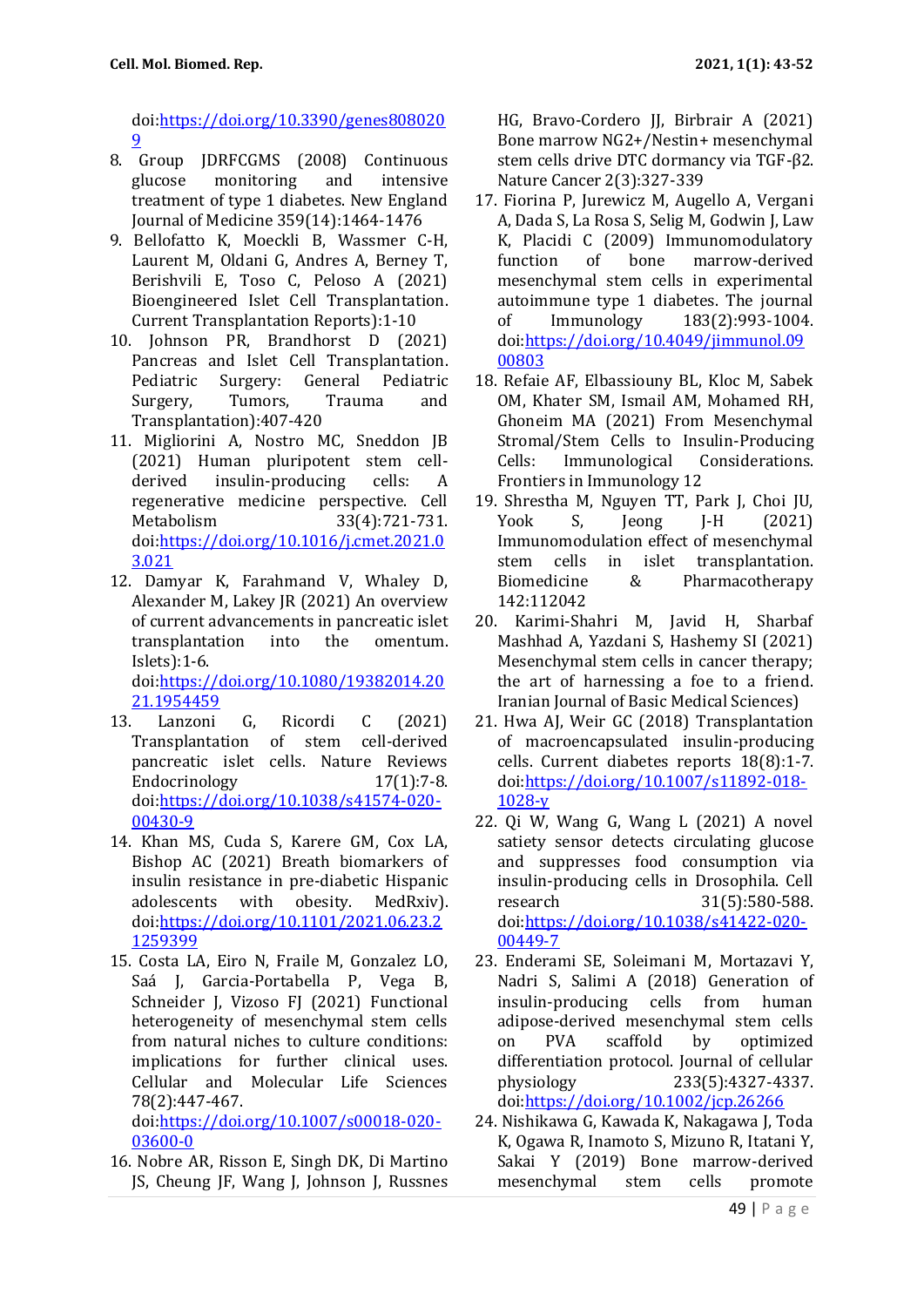colorectal cancer progression via CCR5. Cell death & disease 10(4):1-13

- <span id="page-8-0"></span>25. Nakano M, Kubota K, Kobayashi E, Chikenji TS, Saito Y, Konari N, Fujimiya M (2020) Bone marrow-derived mesenchymal stem cells improve cognitive impairment in an Alzheimer's disease model by increasing the expression of microRNA-146a in hippocampus. Scientific reports 10(1):1-15. doi[:https://doi.org/10.1038/s41598-](https://doi.org/10.1038/s41598-020-67460-1) [020-67460-1](https://doi.org/10.1038/s41598-020-67460-1)
- <span id="page-8-1"></span>26. Hamidabadi HG, Shafaroudi MM, Seifi M, Bojnordi MN, Behruzi M, Gholipourmalekabadi M, Shafaroudi AM, Rezaei N (2018) Repair of critical-sized rat calvarial defects with three-dimensional hydroxyapatite-gelatin scaffolds and bone marrow stromal stem cells. Medical Archives 72(2):88-93. doi[:https://dx.doi.org/10.5455%2Fmedar](https://dx.doi.org/10.5455%2Fmedarh.2018.72.88-93) [h.2018.72.88-93](https://dx.doi.org/10.5455%2Fmedarh.2018.72.88-93)
- <span id="page-8-2"></span>27. Mitutsova V, Yeo WWY, Davaze R, Franckhauser C, Hani E-H, Abdullah S, Mollard P, Schaeffer M, Fernandez A, Lamb NJ (2017) Adult muscle-derived stem cells engraft and differentiate into insulinexpressing cells in pancreatic islets of diabetic mice. Stem cell research & therapy 8(1):1-14.

doi[:https://doi.org/10.1186/s13287-017-](https://doi.org/10.1186/s13287-017-0539-9) [0539-9](https://doi.org/10.1186/s13287-017-0539-9)

- <span id="page-8-3"></span>28. Zhu Y, Liu Q, Zhou Z, Ikeda Y (2017) PDX1, Neurogenin-3, and MAFA: critical transcription regulators for beta cell development and regeneration. Stem cell research & therapy 8(1):1-7
- <span id="page-8-4"></span>29. Sugiyama Y, Sato Y, Kitase Y, Suzuki T, Kondo T, Mikrogeorgiou A, Horinouchi A, Maruyama S, Shimoyama Y, Tsuji M (2018) Intravenous administration of bone marrow-derived mesenchymal stem cell, but not adipose tissue-derived stem cell, ameliorated the neonatal hypoxic-ischemic brain injury by changing cerebral inflammatory state in rat. Frontiers in neurology 9:757
- <span id="page-8-5"></span>30. Hagger V, Hendrieckx C, Cameron F, Pouwer F, Skinner TC, Speight J (2018) Diabetes distress is more strongly associated with HbA1c than depressive symptoms in adolescents with type 1 diabetes: Results from Diabetes MILES Youth—Australia. Pediatric diabetes

19(4):840-847.

doi[:https://doi.org/10.1111/pedi.12641](https://doi.org/10.1111/pedi.12641)

- <span id="page-8-6"></span>31. Tao L, Chunyou W, Chidan W, Jiongxin X, Yiqin X, Feng Z (2004) PDX-1 expression in pancreatic ductal cells after partial pancreatectomy in adult rats. Journal of Huazhong University of Science and Technology [Medical Sciences] 24(5):464- 466
- <span id="page-8-7"></span>32. Choi KS, Shin J-S, Lee J-J, Kim YS, Kim S-B, Kim C-W (2005) In vitro transdifferentiation of rat mesenchymal cells into insulin-producing cells by rat pancreatic extract. Biochemical and Biophysical Research Communications 330(4):1299-1305. doi[:https://doi.org/10.1016/j.bbrc.2005.0](https://doi.org/10.1016/j.bbrc.2005.03.111) [3.111](https://doi.org/10.1016/j.bbrc.2005.03.111)
- <span id="page-8-8"></span>33. Control CfD, Prevention (2019) Chronic kidney disease in the United States, 2019. Atlanta, GA: US Department of Health and Human Services, Centers for Disease Control and Prevention)
- <span id="page-8-9"></span>34. Dendup T, Feng X, Clingan S, Astell-Burt T (2018) Environmental risk factors for developing type 2 diabetes mellitus: a systematic review. International journal of environmental research and public health 15(1):78.

doi[:https://doi.org/10.3390/ijerph150100](https://doi.org/10.3390/ijerph15010078) [78](https://doi.org/10.3390/ijerph15010078)

<span id="page-8-10"></span>35. Aali E, Mirzamohammadi S, Ghaznavi H, Madjd Z, Larijani B, Rayegan S, Sharifi AM (2014) A comparative study of mesenchymal stem cell transplantation with its paracrine effect on control of hyperglycemia in type 1 diabetic rats. Journal of Diabetes & Metabolic Disorders 13(1):1-10.

doi[:https://doi.org/10.1186/2251-6581-](https://doi.org/10.1186/2251-6581-13-76) [13-76](https://doi.org/10.1186/2251-6581-13-76)

- <span id="page-8-11"></span>36. Urbán VS, Kiss J, Kovács J, Gócza E, Vas V, Monostori Ė, Uher F (2008) Mesenchymal stem cells cooperate with bone marrow cells in therapy of diabetes. Stem cells 26(1):244-253
- <span id="page-8-12"></span>37. Ezquer FE, Ezquer ME, Parrau DB, Carpio D, Yañez AJ, Conget PA (2008) Systemic administration of multipotent<br>mesenchymal stromal cells reverts mesenchymal stromal cells reverts hyperglycemia and prevents nephropathy in type 1 diabetic mice. Biology of Blood and Marrow Transplantation 14(6):631- 640.